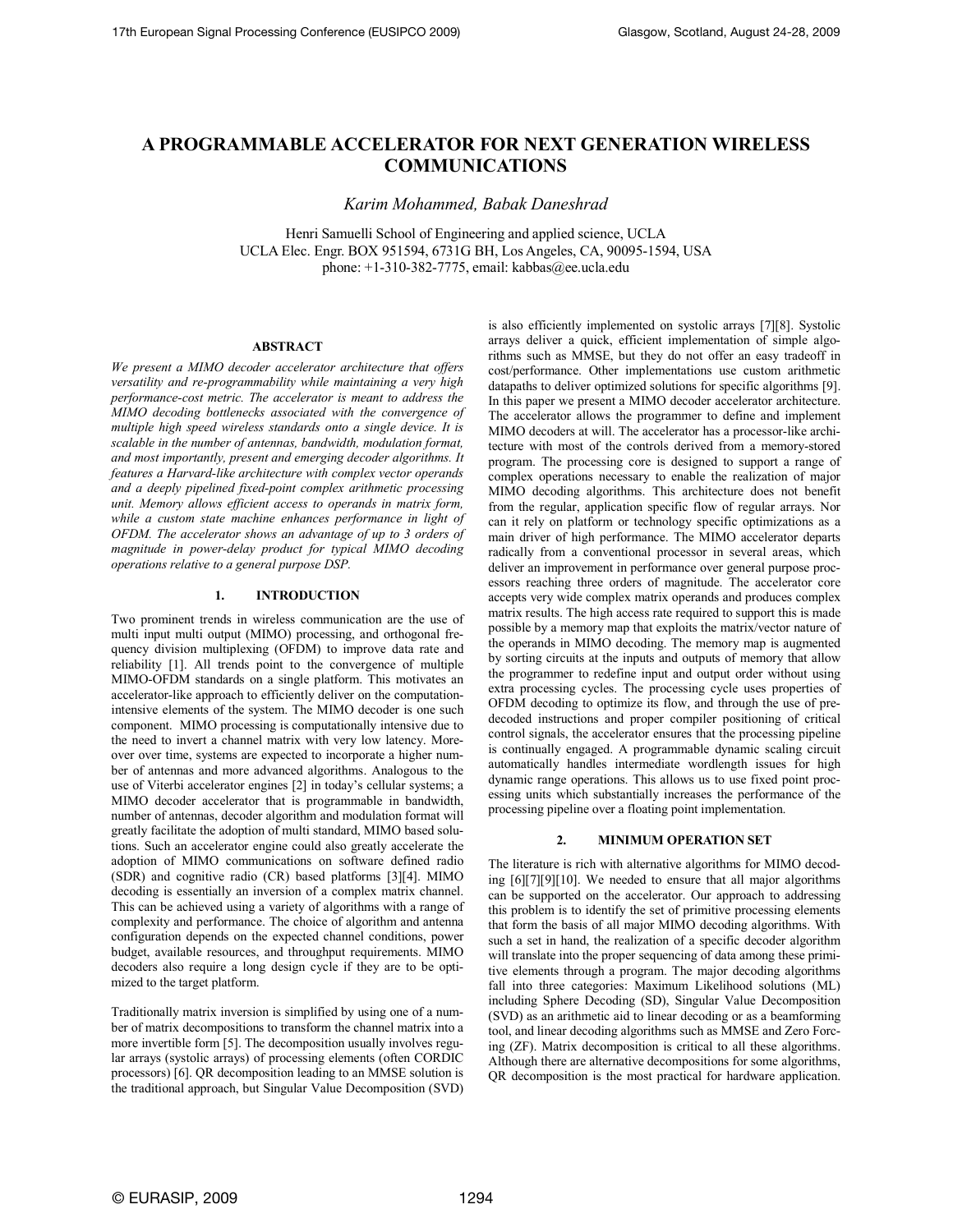Givens rotations are commonly used to realize QRD because they are well suited for hardware implementation using CORDIC [5]. SVD, however, requires various unitary transformations in addition to Givens rotations both to reduce the matrix to pure real and to perform the diagonalization step in Jacobi diagonalization.

The algorithms can be supported by four classes of arithmetic operations: complex multiplication, various unitary transformations, complex addition, and division. These operations spawn a large number of derivatives due to the nature of operands, for example multiplication can be of any combination of matrix and vector operands of any size, and unitary transformations may be left or right. The main difference between the accelerator and a generic vector processor is supporting data to the processor in its variant forms without loss in performance. The associated memory map is discussed in section 4.

# **3. PROCESSING UNIT**



Figure 1 – Accelerator processing core, data memory, and input and output sorters.

The MIMO-accelerator (fig. 1) consists of a processing unit (fig. 2) that supports highly flexible vector coarse operations, connected to a data memory designed to utilize properties of matrix processing in order to allow flexible and highly efficient access. The processing unit (fig. 2) consists of four cores: An inner product core, a scalar division core, a coordinate rotation core, and a vector addition core. Although the design is scalable, we will discuss results for a realization optimized for 4x4 or smaller matrices. Every clock cycle the processor accepts a maximum of 32 complex inputs (necessary to support four dot products) divided into two sets/operands and produces a maximum of 8 complex outputs, corresponding to two output vectors from the addition and rotation cores.

The addition core is a set of 8 complex adders capable of performing two vector additions per cycle. The division core is equally simple, consisting of four dividers, supporting one vector scaling per cycle. The inner product core is four complex dot product units that can perform four 4x1 dot products per cycle. The coordinate rotation core supports a variety of unitary transformations, produc-

ing two output vectors per cycle. Normally CORDIC processors [5] [6] [7] [8] are used in unitary transformations due to their good dynamic-range properties, and the fact that they can be implemented without any multipliers. CORDIC units can be combined to perform two angle transformations on complex coordinate pairs. We use a compact realization of complex CORDIC, sometimes referred to as a super CORDIC. The traditional super CORDIC units [6] realize only complex Givens rotations. The circuits in fig. 3 are identical to this realization when the multiplexers are set to mode 0. Combined with the phase processing circuit described below, the other mode settings of the modified CORDICs allow other unitary transformations (e.g. single phase rotation on complex vectors, real-imaginary rotation on a single vector, diagonal exchange rotation, Jacobi transformation, etc.) to be performed with very little added overhead.



Figure 2 – Accelerator processing core. Cores from right to left: coordinate rotation, addition, inner product, scalar division.

The coordinate rotation core is derived from the traditional systolic array architecture. The rotation core is arranged as a linear array by time-sharing the traditional systolic architecture. The core delivers vector pair outputs. Since decompositions can be easily broken down into vector pair operations; this greatly simplifies programming and offers flexibility in performance-cost tradeoffs. The rotation core (fig. 2) consists of 4 super rotation (SR) CORDIC processors and one super vectoring (SV) CORDIC. Normally vectoring CORDICs generate a phase value derived from an internal microrotation vector which is then accepted and retranslated into a rotation vector in rotation CORDICs [5]. In the accelerator, however, the rotation CORDICs share identical phases, so we designed rotation CORDICs without phase translation units and instead added two common phase processing units that perform the phase interpretation for all 12 CORDIC units. This reduces the total resources of the rotation core by 8.7% while allowing the phase processors to support basic arithmetic manipulations of phases for same-cycle phase pre-processing.



Figure 3 – Building blocks of the rotation core, left multi-mode super vectoring (translation) CORDIC, right multi-mode super rotation CORDIC. Mode 0: Complex Givens rotation. Mode 1: Real Givens rotation on two vectors. Mode 2: Single phase

Givens rotation on complex vector pair.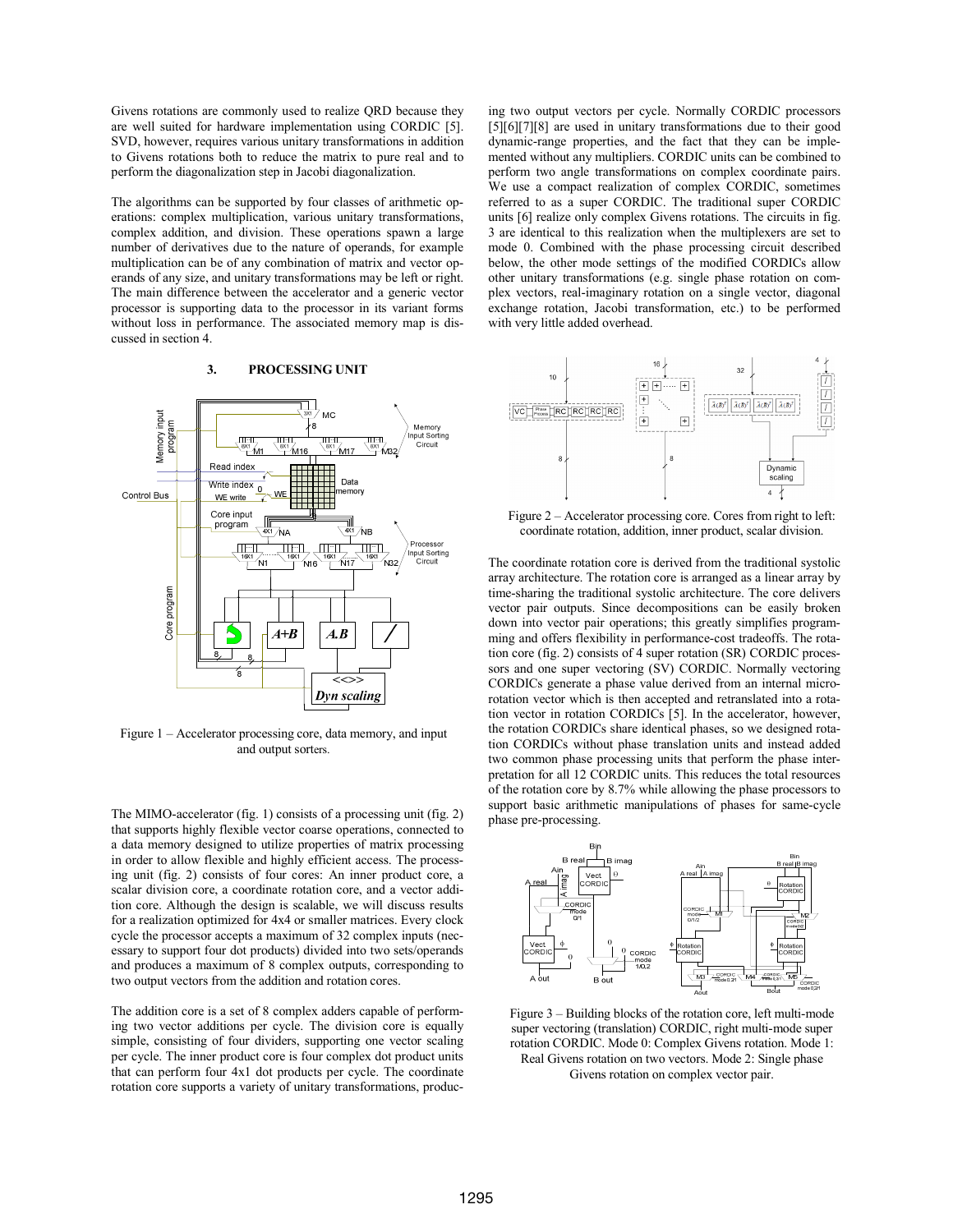

Figure 4 – Dynamic scaling circuit.

The rotation core accepts two vectors of up to 5x1 size. However, only four of the input and output pairs are significant in any clock cycle. In most cases, the rotation core rotates a pair of leading elements in the SV unit reducing one to null and calculating the phases used to achieve such a result, and identically rotates the 3 remaining pairs from the 4x1 vector input pair in 3 SR units. In other cases, however, the core is required to rotate all 4 input pairs by a phase stored in the phase processing unit or externally generated in the accelerator. The rotation core outputs are multiplexed between these two cases, resulting in a 4 element coordinate rotation output. Although this is relatively simple, it has a significant impact in light of the memory access scheme and the outputs of the remaining processing units which are limited to a maximum of two 4x1 vectors.



Figure 5 – BER for dynamic and constant scaling ZF.

The accelerator must support multiple algorithms and allow modifications and manipulations at will. Part of this is to provide the programmer with reasonable freedom in the number of operations that can be performed before the processor overflows. Traditionally a fixed point simulation is needed before a hardware implementation is considered. In the accelerator an algorithm is implemented by repeatedly passing operands through the processing unit (an arbitrary number of times), therefore no useful predictions can be made about appropriate intermediate precision requirements. Using very wide wordlength will cause the size of the accelerator to grow rapidly. This is exacerbated by the complex matrix/vector nature of the processing units.

Multiplication and division can result in very fast growth in the wordlength requirement. Complex vector multiplication effectively doubles the wordlength of the inputs. We use a dynamic scaling circuit to manage the precision of the multiplier and divider outputs. The circuit efficiently handles vector and matrix inputs of variable lengths over a variable number of cycles (corresponding to variable matrix sizes). The circuit (Fig. 4) accepts a vector input of size 4 (the size of the output of the multiplication and division cores). Each vector element is a complex number of size 2*W* bits per rail where *W* is the native precision of the processor. A most significant bit (MSB) mask is calculated from the inputs by passing them through OR gates. This mask is then held in R2 and further OR'ed with R1 through another set of OR gates over a variable number of cycles. The final result of the OR operations stored in R2 thus holds most significant bit information over multiple cycles. The contents of R2 are then passed to a scaling value circuit that extracts a shift value from the result. Control signals route appropriately delayed inputs to a programmable shifter where the shift value is held for a period appropriate for the matrix size while results are scaled back to *W* significant bits per rail. The dynamic scaling circuit provides programmable scaling while maintaining the throughput of the processor. The additional latency is absorbed since the latency of the CORDIC core is higher than the combined latencies of the multipliers and the dynamic scaling circuit. Fig. 5 shows simulation results for a zero forcing decoder with statically and dynamically scaled realizations. To operate within 2dB SNR of floating point performance, a circuit with static scaling needs 27 bit multipliers, while a circuit using dynamic scaling only needs 16 bits per rail.

#### **4. MEMORY ACCESS**



Figure 6 – Data memory map.

The processing core is designed to accept complex matrix or vector inputs. The efficiency of the processor is contingent on a memory access scheme that allows access to any combination of matrix operands in a single cycle. Additionally to distinguish between different antenna configurations, the programmer needs to be able to define how, where, and which results are stored back to memory.

The processing core has a maximum of 32 complex operand inputs. The programmer may need up to a maximum of four 4x4 matrices to store intermediate results or observation vectors while processing the 4x4 channel matrix. If all 4 matrices are stored in a single block of memory and we rely on memory address to access elements, a serious bottleneck is created at the data bus, potentially requiring the processor to wait 40 cycles for all inputs to be registered and all outputs to be written. In OFDM, all subcarriers are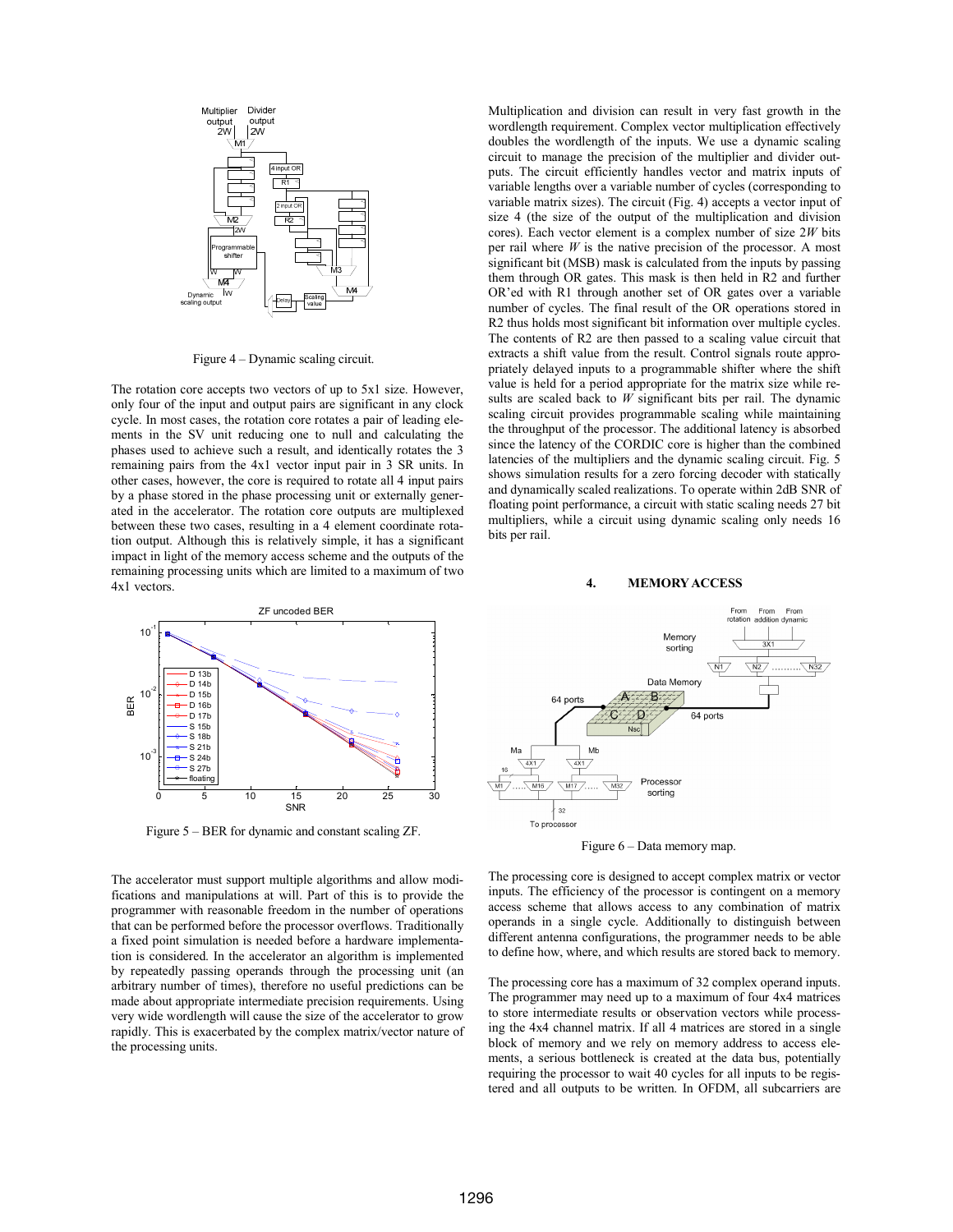processed identically and independently, so data for all subcarriers must be stored and decoded. Thus, data memory contains a number that is a multiple of the number of subcarriers. The size of memory in this case justifies splitting it into multiple blocks. If splitting is taken to the extent that each of the 64 elements of the four 4x4 matrices occupies an independent block, the processor can be clocked at its full potential. This memory map is shown in fig. 6. The 4 conceptual 4x4 matrices are labeled A, B, C, and D; and the 64 independent memory blocks are each as deep as the number of subcarriers  $(N_{\rm sc})$ .

Exchanging a single memory block for 64 with independent address decoders introduces some challenges. Each memory location now needs a pair of indices to locate it: one to indicate its memory block; and one to index its depth, namely the subcarrier. The latter in particular can be prohibitive, needing either a very long instruction or a very complicated address decoder. However, although the processor accepts a large number of complex inputs every cycle, all elements of all operands come from the same depth (subcarrier) regardless of which of the 64 memory blocks they come from. So they all share the same subcarrier address in any given cycle. The address is provided directly by the controller as derived from relatively simple matrix index logic. Memory is clocked at twice the processor clock. Addresses are multiplexed between read and write indices, usually offset by the latency of the processing units. Write enables are multiplexed between a null word and values provided from the instruction. This allows multiple one port memories to read and write a whole 4x4 or smaller matrix every processor cycle.

Data memory provides access to all elements of a matrix in a fixed manner. The processing unit inputs are also fixed, for example the multiplication core multiplies all elements in input vector 1 with the exact corresponding elements of vector input 2, and the coordinate rotation core always considers the first element to be the vectoring element. To define which matrices or vectors are multiplied and the direction and target of coordinate rotations, the programmer has to be able to map the outputs of the data memory freely to the inputs of the processor. This is the function of the sorting circuits at the input and output of data memory. This is the function of the sorting circuits.

The sorting circuits proved to be the most resource intensive components of the MIMO accelerator. Essentially each sorting circuit consists of a collection of multiplexers equal to the number of target ports (32 for processor input sorter, 64 for memory input sorter) with a number of inputs equal to the source (8 for memory input sorter, 64 for processor input sorter). For the processor input sorting circuit this translates into 32 64x1 multiplexers, equivalent to 16,970 slices on a V4 LX200. This is roughly 150% of the total area of the coordinate rotation core or 57% of all resources used in the processor, excluding data memory.

The 32 input ports of the processor are not independent. They are divided into at most two vector/matrix arithmetic operands, each of 16 complex elements. Each operand can come from a single block (A, B, C, and D in fig. 6) in memory. This means that each set of 16 processor input ports is associated with 16 memory ports (as opposed to 64) per cycle. A first level of two 16 element wide 4x1 multiplexers ( $M_A$  and  $M_B$  in Fig. 6) is used to link each of the operands to a matrix, allowing the main sorting multiplexers (N1 through N32) to be reduced from 64x1 to 16x1. This results in a resource saving of nearly 70% over a direct multiplexing approach.

The memory input sorting circuit accepts 3\*8 input busses and redistributes them over 64 memory input ports. The inputs to this circuit are results from matrix or vector operations. Similar to the processor input sorting circuit, processor outputs are divided into at most two vector outputs with 4 elements each. Each processor output is assigned in its entirety to a matrix in memory. So, it is only necessary to distribute the processor outputs over 32 ports (N1 through N32 in fig. 6) corresponding to at most two memory matrices, these ports can then be mirrored on the rest of memory without loss of generality.

# **5. SOFTWARE, PROGRAMMING, AND SCALABILITY**

The accelerator uses an open instruction with a pre-decoded operation and control field. The addressing scheme is different from that used in traditional processors [11]. The physical addresses for all memory blocks in fig. 6 are used to index the current subcarrier. Instead, the operand is inferred from a combination of control signals in the instruction, namely controls to the sorting circuits, write enables to data memory, and a Hermitian filter control signal. This addressing scheme corresponds to the complex matrix operands in MIMO decoding. The typical processor cycle in the accelerator capitalizes on the nature of OFDM to deliver higher performance. Because an instruction is normally applied identically to all subcarriers, the instruction is fetched only once for a large number of execution cycles. By properly placing state machine control signals, the fetch state can be avoided altogether. Thus for most programs the accelerator is always executing. The accelerator is supported by a compiler that allows programs written in a custom higher level script to be translated to machine programs. The script is very similar to MATLAB and it allows the programmer to ignore the involved addressing scheme, instead defining operands and results as matrix ranges.

The architecture described above discusses a single instance of the accelerator architecture. The complete design flow allows userdirected generation of architectures by offering the size and structure of the processor, and the dimensions and access method of memory as well as wordlength; as pre-synthesis inputs to the user. These options are made through a user interface that provides realtime area, operation efficiency, latency, and dynamic performance feedback; thus allowing hardware design choices to be made rapidly before programming commences. The hardware configuration decision is also aided through an instance recognition tool that analyzes target programs for the minimum hardware configuration required.

### **6. RESULTS**

Table 1 shows synthesis results of the accelerator and its main

TABLE 1 SYNTHESIS RESULTS. CLK IS MAX PROCESSOR CLOCK.

| 65nm<br><b>TSMC</b> | kGates        | Power (mW)  | Clk(MHz)    |          |  |
|---------------------|---------------|-------------|-------------|----------|--|
| Accelerator         | 1644          | 272         | 233         |          |  |
| Core                | 824           | 169         | 233         |          |  |
| <b>V4-LX200</b>     | <b>Slices</b> | Multipliers | <b>BRAM</b> | Clk(MHz) |  |
| Accelerator         | 27040         | 48          | 72          | 209      |  |

building blocks for Virtex-4 LX200 speed grade -11, and 65nm CMOS ASIC. Results on the CMOS process are listed with (accelerator) and without (core) data memory realized as registers. Memory is realized as registers to obtain a conservative vendorindependent first order estimate of area and power. Table 2 lists cycle count results obtained from cycle-accurate fixed point simulations for different antenna/algorithm configurations for 64 sub